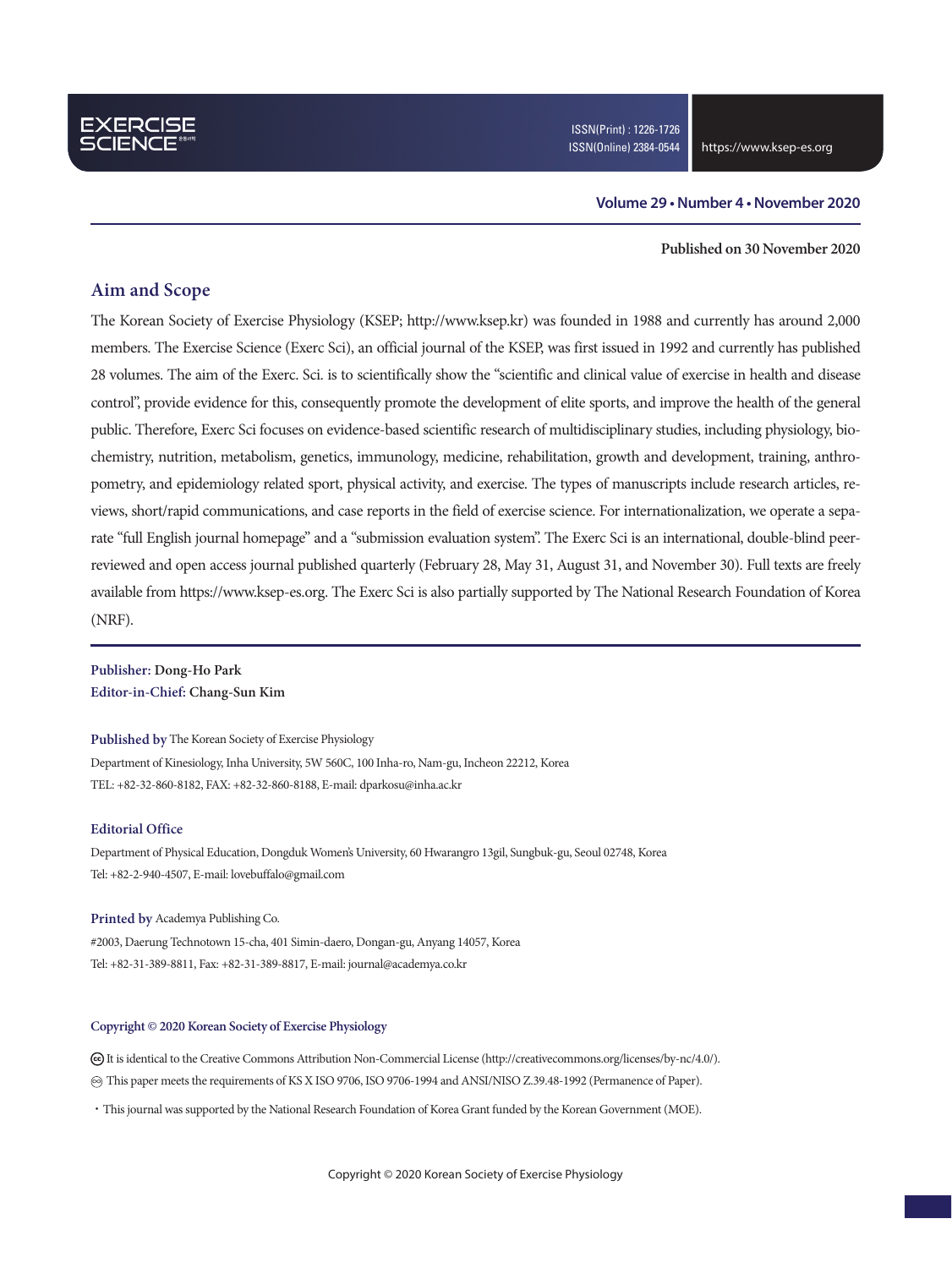

# **CONTENTS**

**Volume 29 Number 4 November, 2020**

### **Editorial**

325 The Era of Evidence-Based Exercise Medicine Hae-Dong Lee, Justin Y. Jeon

### **Review Articles**

- 329 A Literature Review of the Effects of Self-Myofascial Release with a Foam Roller on Human Fascial System and Cardiovascular Function Cheonok Lee, Sewon Lee
- 339 The Practical Impacts of Exercise-Intervention on COVID-19 Pandemic Jin-Gu Ji, Kwi Baek Kim, Yi Sub Kwak
- 347 PCSK9 and LDL-C: The Role of Exercise Jaeho Jin, Wooyeon Jo, Ji Heon Noh, Sang Ki Lee

### **Original Articles**

- 352 Effect of Previous Strength Training Episodes and Retraining on Cross-Sectional Area and Protein Contents of Rat Soleus Muscle Kwang-Seok Hong, Ji-Seok Kim, Sukho Lee, Kijeong Kim
- 359 Cardiac Autonomic Responses and Adaptation to Repeated Bouts of Eccentric Exercise Choun-Sub Kim, Min-Ghyu Sun, Maeng-Kyu Kim
- 368 Effects of Exercise on Physical Fitness and Strength According to the Frailty Level of Female Elderly with Hypertension Kyung-Wan Baek, Min Chul Lee, Tae-Bong Jeon, Jun-Il Yoo, Jin Sung Park, Hyo Youl Moon, Ji-Seok Kim
- 377 Associations between Relative Handgrip Strength and Incidence of Type 2 Diabetes Mellitus in Middle-aged and Older adults: Finding from the Korean Genome and Epidemiology Study Eun Sun Yoon, Soo Hyun Park
- 385 History-Dependence of Muscle Excitation and Oxygenation During Isometric Knee Extension Force Production Junkyung Song, Kitae Kim, Sungjun Lee, Jiseop Lee, Jaebum Park
- 394 The Relationships of Smartphone Usage with Spinal Curvature and Neck or Shoulder Pain in School Children Mun-Ku Song, Ji-Hyun Park, Ji-Young Kong, Hyun-Sik Kang
- 402 Strength and Balance Training for Preventing Falls in Prostate Cancer Patients Receiving Androgen Deprivation Therapy: Case Report Parivash Jamrasi, Kyunghee Lee, Kyoungmin Noh, Juhyun Park, Hyeon Jeong, Sangjun Yoo, Wook Song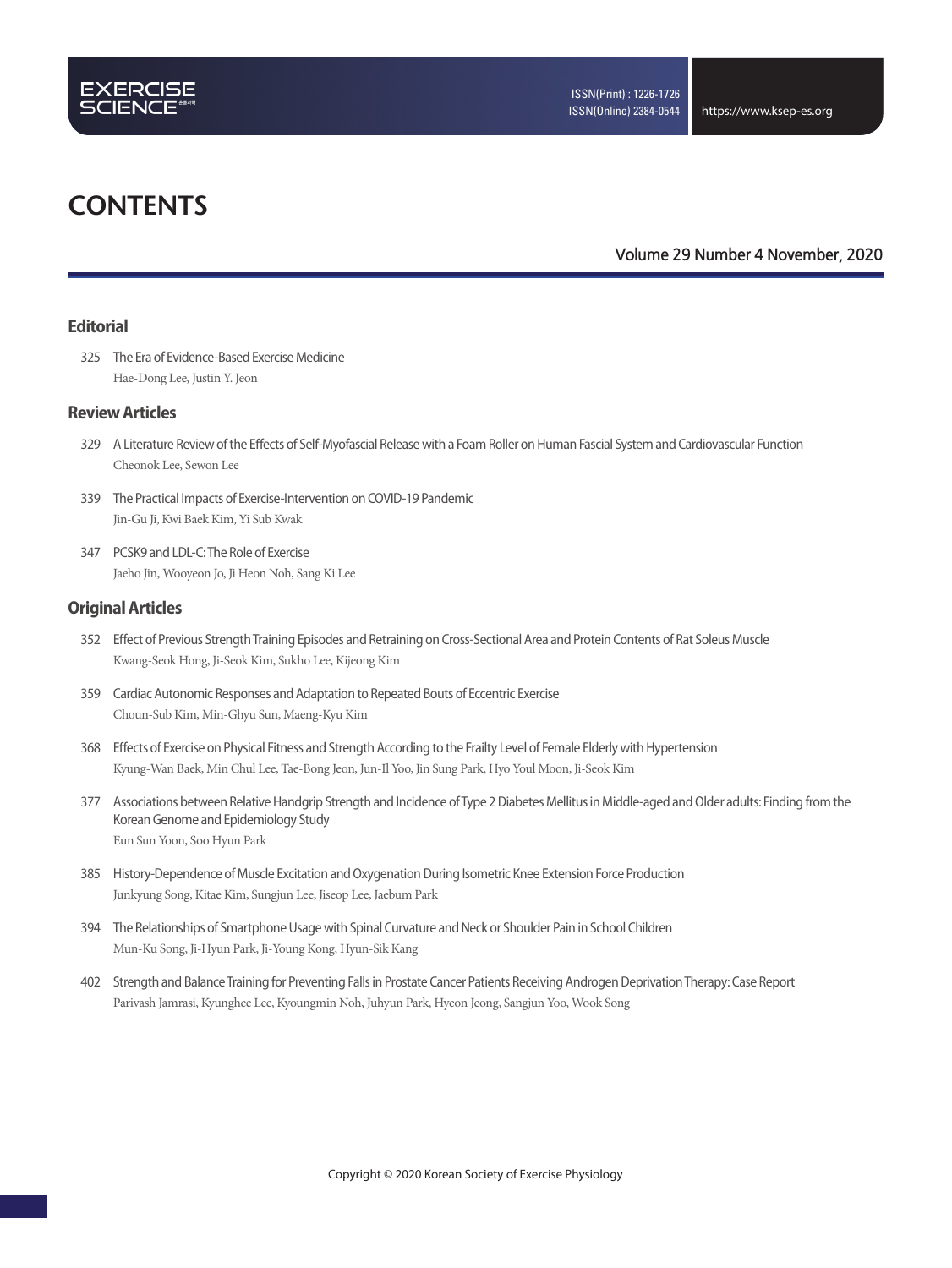

# **CONTENTS**

### **Volume 29 Number 4 November, 2020**

- 409 Comparison of the Daily Fitness Test in Nursing Home Residents and Community-Dwelling Residents Elderly Women Min-Hwa Suk, Hee-Seung Jang, Jin-Wook Lee
- 416 Higher Resting Heart Rate and Lower Relative Grip Strength is Associated with Increased Risk of Diabetes in Korean Elderly Population: Korean National Health and Nutrition Examination Survey 2015-2018 Dong-Hyuk Park, Sung-Hyun Hong, Wonhee Cho, Justin Y. Jeon
- 427 Effect of Vitamin D Intake on the Gut Health of the Military Submariners So Rok Lee, Mi-Yeong An, Jin Hwan Yoon, Eun Mi Park, Jin Ah Cho
- 434 Effects of Group Exercise Programme on Physical and Psychological Functions on Stroke Patients Ji-Eun Lee, Ho-Seong Lee
- 443 High-Intensity Resistance Training Suppresses Exacerbation of Atopic Dermatitis in Mice Eun-Ju Choi, Ki Chan Cho, Jooyoung Kim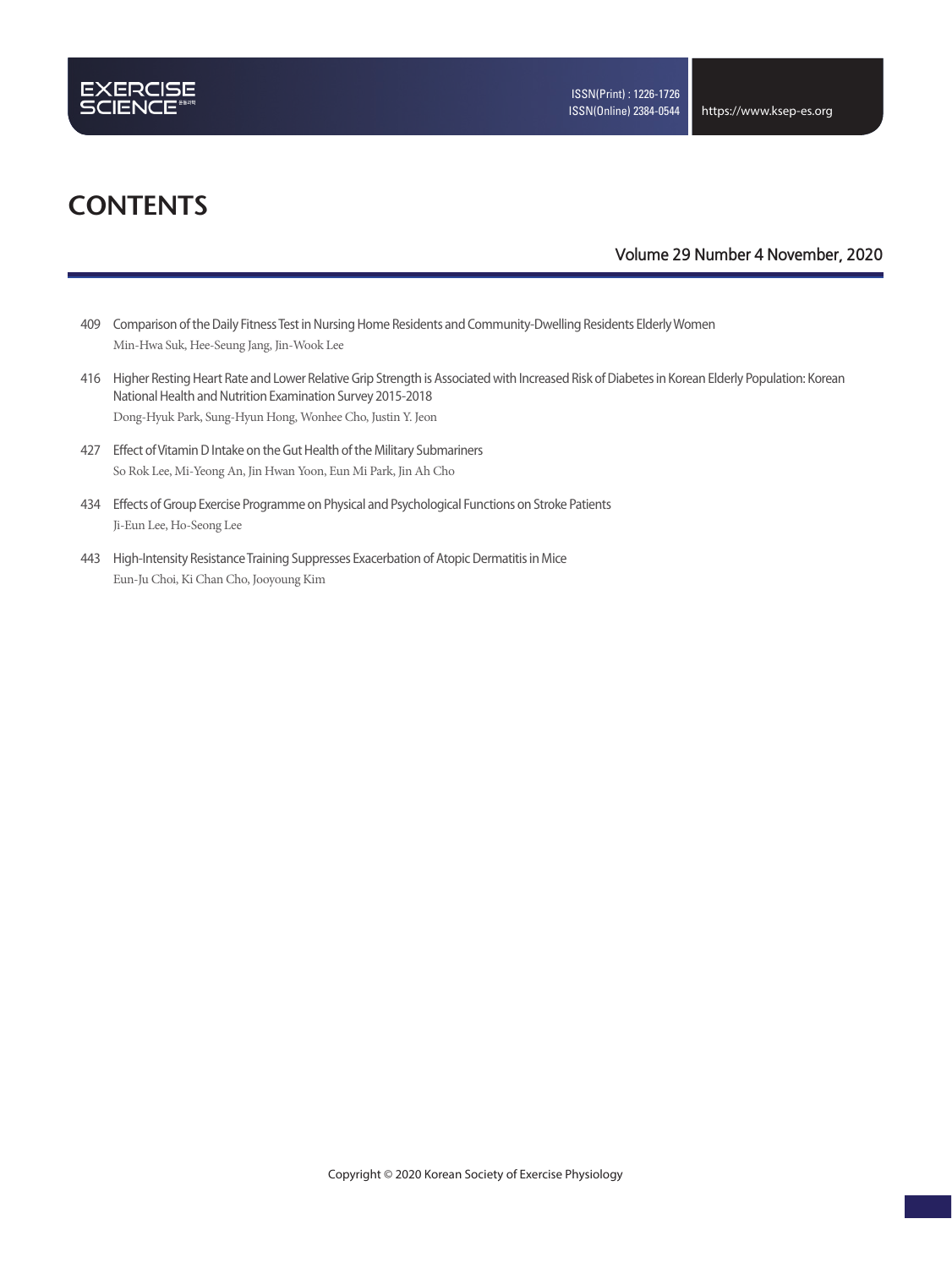# 목 차

### **제29권 4호 2020년 11월**

## **편집인의 글**

**325** 근거기반 운동의학 시대의 도래 이해동, 전용관

### **종 설**

- **329** 폼롤러를 이용한 자가근막이완이 인체근막시스템과 심혈관계기능에 미치는 영향에 대한 고찰 이천옥, 이세원
- **339** COVID-19 팬데믹과 운동중재에 관한 분석 지진구, 김귀백, 곽이섭
- **347** PCSK9과 LDL-C: 운동의 역할 진재호, 조우연, 노지헌, 이상기

### **원 저**

- **352** 과거의 근력훈련 경험이 장기간 훈련중단 후 재훈련시 흰쥐 가자미근의 횡단면적과 단백질 함량에 미치는 영향 홍광석, 김지석, 이석호, 김기정
- **359** Cardiac Autonomic Responses and Adaptation to Repeated Bouts of Eccentric Exercise Choun-Sub Kim, Min-Ghyu Sun, Maeng-Kyu Kim
- **368** Effects of Exercise on Physical Fitness and Strength According to the Frailty Level of Female Elderly with Hypertension Kyung-Wan Baek, Min Chul Lee, Tae-Bong Jeon, Jun-Il Yoo, Jin Sung Park, Hyo Youl Moon, Ji-Seok Kim
- **377** 한국 성인에서 상대악력과 제2형 당뇨병 발생률과의 연관성: 한국인 유전체 역학 조사사업 자료를 기반으로 윤은선, 박수현
- **385** History-Dependence of Muscle Excitation and Oxygenation During Isometric Knee Extension Force Production Junkyung Song, Kitae Kim, Sungjun Lee, Jiseop Lee, Jaebum Park
- **394** 초등학생의 스마트폰 사용습관과 척추 만곡 및 목·어깨 통증과의 연관성 송문구, 박지현, 공지영, 강현식
- **402** Strength and Balance Training for Preventing Falls in Prostate Cancer Patients Receiving Androgen Deprivation Therapy: Case Report Parivash Jamrasi, Kyunghee Lee, Kyoungmin Noh, Juhyun Park, Hyeon Jeong, Sangjun Yoo, Wook Song